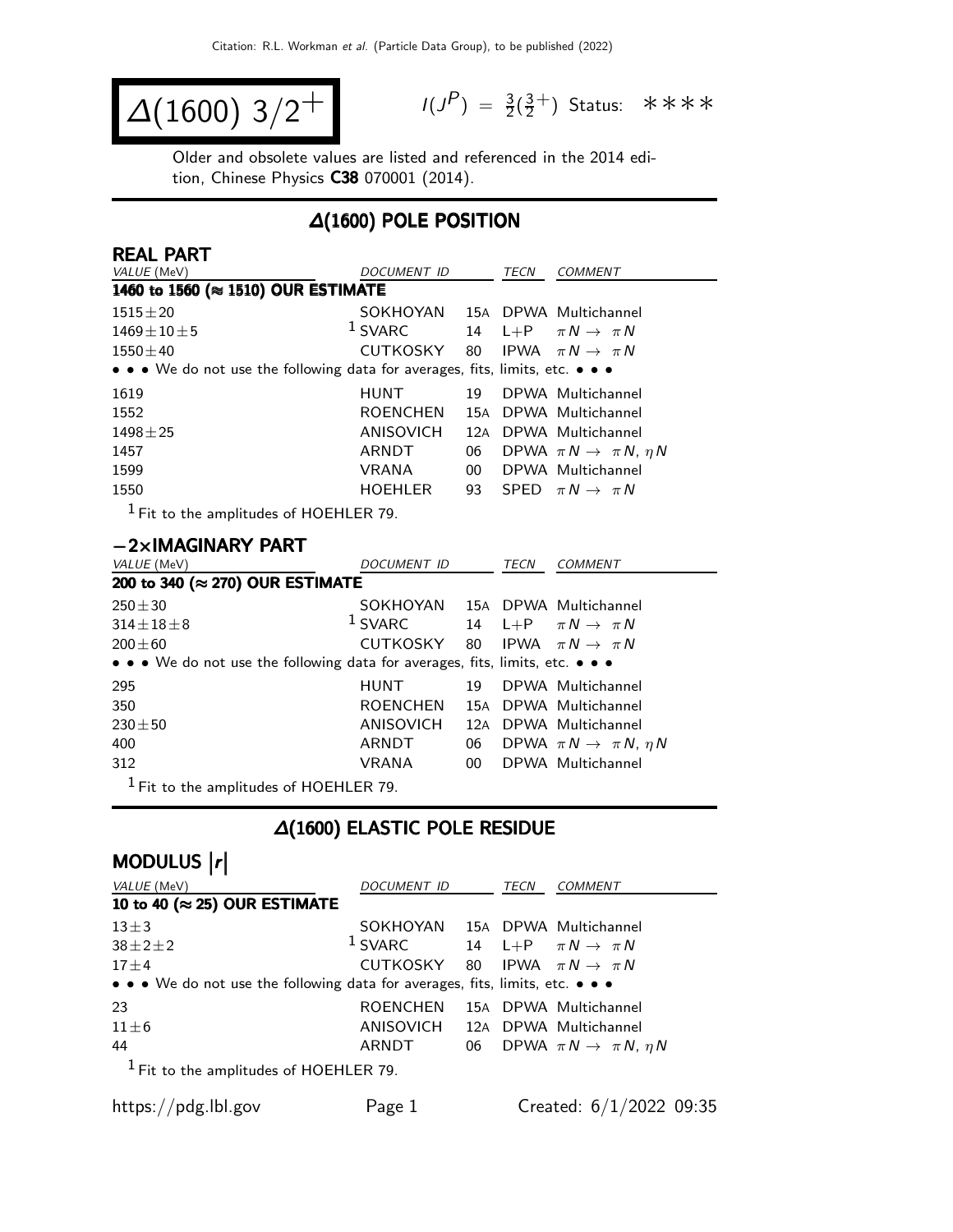| <b>PHASE <math>\theta</math></b><br>VALUE $(^\circ)$                          | DOCUMENT ID                     |    | TECN | <b>COMMENT</b>                            |
|-------------------------------------------------------------------------------|---------------------------------|----|------|-------------------------------------------|
| 150 to 210 (≈ 180) OUR ESTIMATE                                               |                                 |    |      |                                           |
| $-155 \pm 20$                                                                 | SOKHOYAN 15A DPWA Multichannel  |    |      |                                           |
| $173 + 5 + 5$                                                                 | $1$ SVARC                       |    |      | 14 L+P $\pi N \rightarrow \pi N$          |
| $-150+30$                                                                     | CUTKOSKY                        |    |      | 80 IPWA $\pi N \rightarrow \pi N$         |
| • • • We do not use the following data for averages, fits, limits, etc. • • • |                                 |    |      |                                           |
| $-155$                                                                        | ROENCHEN                        |    |      | 15A DPWA Multichannel                     |
| $-160 + 33$                                                                   | ANISOVICH 12A DPWA Multichannel |    |      |                                           |
| $+147$                                                                        | ARNDT                           | 06 |      | DPWA $\pi N \rightarrow \pi N$ , $\eta N$ |
| $1$ Fit to the amplitudes of HOEHLER 79.                                      |                                 |    |      |                                           |

#### ∆(1600) INELASTIC POLE RESIDUE

The "normalized residue" is the residue divided by  $\Gamma_{pole}/2$ .

### Normalized residue in  $N\pi \to \Delta(1600) \to \Delta\pi$ , P-wave

| <i>MODULUS</i>                                                                                                        | PHASE $(^\circ)$ | <b>DOCUMENT ID</b>             | TECN | COMMENT               |  |  |  |  |
|-----------------------------------------------------------------------------------------------------------------------|------------------|--------------------------------|------|-----------------------|--|--|--|--|
| $0.15\pm0.04$                                                                                                         | $30 + 35$        | SOKHOYAN 15A DPWA Multichannel |      |                       |  |  |  |  |
| $\bullet \bullet \bullet$ We do not use the following data for averages, fits, limits, etc. $\bullet \bullet \bullet$ |                  |                                |      |                       |  |  |  |  |
| 0.31                                                                                                                  | -31              | ROENCHEN                       |      | 15A DPWA Multichannel |  |  |  |  |
| $0.14\pm0.10$                                                                                                         | $154 \pm 40$     | ANISOVICH                      |      | 12A DPWA Multichannel |  |  |  |  |

### Normalized residue in  $N\pi \to \Delta(1600) \to \Delta\pi$ , F-wave

| <i>MODULUS</i>    | PHASE $(^\circ)$                                                              | DOCUMENT ID                     | TECN | <i>COMMENT</i> |
|-------------------|-------------------------------------------------------------------------------|---------------------------------|------|----------------|
| $0.010 \pm 0.005$ |                                                                               | SOKHOYAN 15A DPWA Multichannel  |      |                |
|                   | • • • We do not use the following data for averages, fits, limits, etc. • • • |                                 |      |                |
| 0.013             | 29                                                                            | ROENCHEN 15A DPWA Multichannel  |      |                |
| $0.010 \pm 0.005$ |                                                                               | ANISOVICH 12A DPWA Multichannel |      |                |
|                   |                                                                               |                                 |      |                |

#### Normalized residue in  $N\pi \to \Delta(1600) \to \Sigma K$

| <i>MODULUS</i> | PHASE $(^\circ)$                                                              | DOCUMENT ID                    | TECN | <i>COMMENT</i> |
|----------------|-------------------------------------------------------------------------------|--------------------------------|------|----------------|
|                | • • • We do not use the following data for averages, fits, limits, etc. • • • |                                |      |                |
| 0.13           | $-5.6$                                                                        | ROENCHEN 15A DPWA Multichannel |      |                |

### ∆(1600) BREIT-WIGNER MASS

| VALUE (MeV)                                                                   | <i>DOCUMENT ID</i>                          |    | TECN | COMMENT                        |  |  |  |  |
|-------------------------------------------------------------------------------|---------------------------------------------|----|------|--------------------------------|--|--|--|--|
| 1500 to 1640 (≈ 1570) OUR ESTIMATE                                            |                                             |    |      |                                |  |  |  |  |
| $1664 \pm 16$                                                                 | $1$ HUNT                                    | 19 |      | DPWA Multichannel              |  |  |  |  |
| $1520 + 20$                                                                   | SOKHOYAN                                    |    |      | 15A DPWA Multichannel          |  |  |  |  |
| $1600 \pm 50$                                                                 | CUTKOSKY 80                                 |    |      | IPWA $\pi N \rightarrow \pi N$ |  |  |  |  |
| $1522 \pm 13$                                                                 | HOEHLER                                     | 79 |      | IPWA $\pi N \rightarrow \pi N$ |  |  |  |  |
| • • • We do not use the following data for averages, fits, limits, etc. • • • |                                             |    |      |                                |  |  |  |  |
| $1510 \pm 20$                                                                 | ANISOVICH                                   |    |      | 12A DPWA Multichannel          |  |  |  |  |
| $1626 + 8$                                                                    | <sup>1</sup> SHRESTHA 12A DPWA Multichannel |    |      |                                |  |  |  |  |
| $1667 \pm 1$                                                                  | <b>PFNNFR</b>                               |    |      | 02C DPWA Multichannel          |  |  |  |  |
|                                                                               |                                             |    |      |                                |  |  |  |  |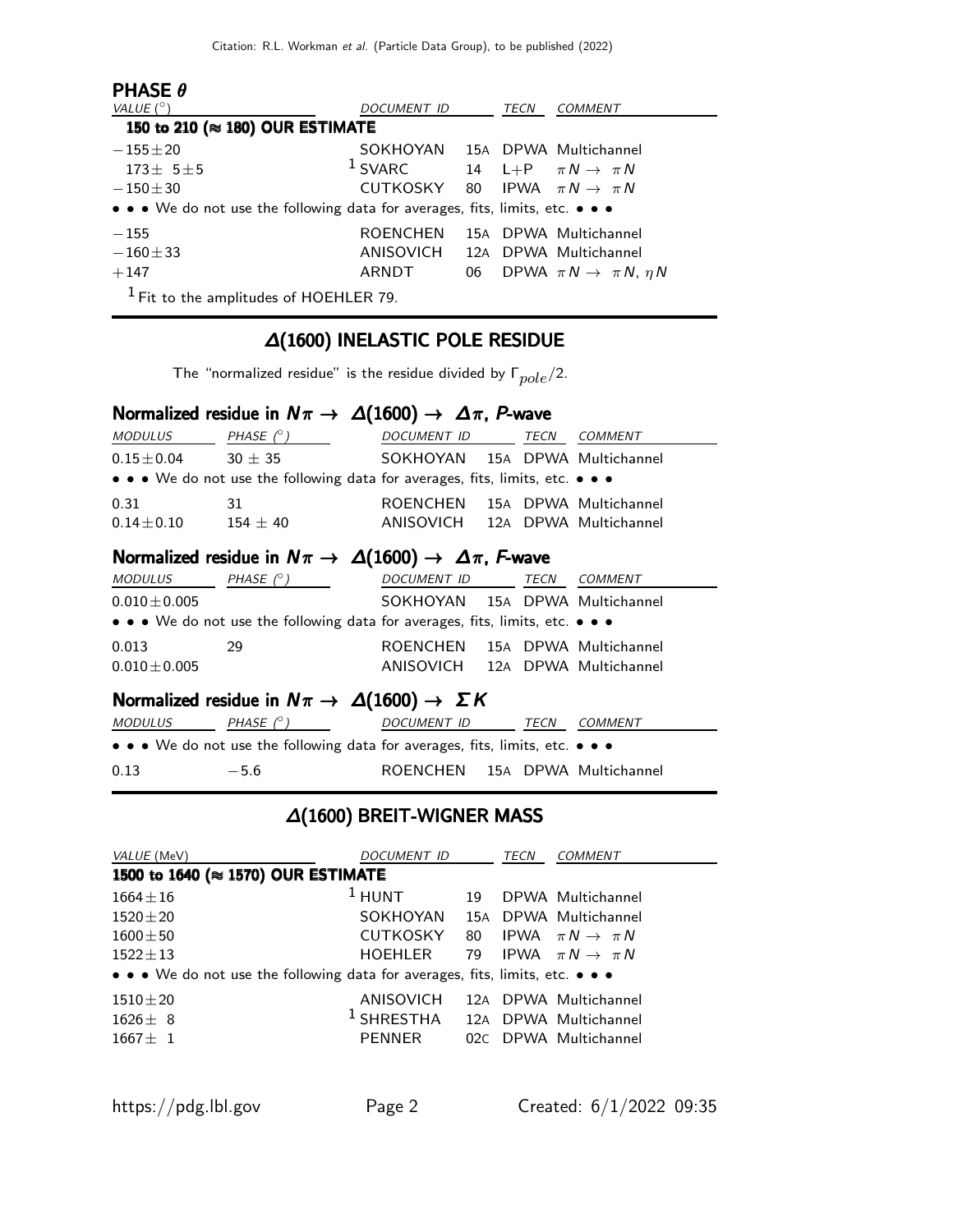Citation: R.L. Workman et al. (Particle Data Group), to be published (2022)

| $1687 \pm 44$               | VRANA |  | 00 DPWA Multichannel |
|-----------------------------|-------|--|----------------------|
| $\Gamma$ Cratical and anti- |       |  |                      |

Statistical error only.

### ∆(1600) BREIT-WIGNER WIDTH

| VALUE (MeV)                                                                   | <i>DOCUMENT ID</i>             |                 | TECN | <i>COMMENT</i>                    |
|-------------------------------------------------------------------------------|--------------------------------|-----------------|------|-----------------------------------|
| 200 to 300 (≈ 250) OUR ESTIMATE                                               |                                |                 |      |                                   |
| $322 + 46$                                                                    | $1$ HUNT                       | 19              |      | DPWA Multichannel                 |
| $235 + 30$                                                                    | SOKHOYAN 15A DPWA Multichannel |                 |      |                                   |
| $300 + 100$                                                                   | CUTKOSKY                       |                 |      | 80 IPWA $\pi N \rightarrow \pi N$ |
| $220 + 40$                                                                    | HOEHLER                        |                 |      | 79 IPWA $\pi N \rightarrow \pi N$ |
| • • • We do not use the following data for averages, fits, limits, etc. • • • |                                |                 |      |                                   |
| $220 \pm 45$                                                                  | ANISOVICH                      |                 |      | 12A DPWA Multichannel             |
| $225 + 18$                                                                    | $^1$ SHRESTHA                  |                 |      | 12A DPWA Multichannel             |
| $397 + 10$                                                                    | <b>PENNER</b>                  |                 |      | 02C DPWA Multichannel             |
| $493 + 75$                                                                    | VRANA                          | 00 <sup>1</sup> |      | DPWA Multichannel                 |
| $1$ Statistical error only.                                                   |                                |                 |      |                                   |

### ∆(1600) DECAY MODES

The following branching fractions are our estimates, not fits or averages.

|                       | Mode                       | Fraction $(\Gamma_i/\Gamma)$ |  |
|-----------------------|----------------------------|------------------------------|--|
| $\Gamma_1$            | $N\pi$                     | $8 - 24%$                    |  |
| $\Gamma_2$            | $N \pi \pi$                | $58 - 84%$                   |  |
| $\Gamma_3$            | $\Delta(1232)\pi$          | $58 - 82 \%$                 |  |
| $\Gamma_4$            | $\Delta(1232)\pi$ , P-wave | $72 - 82%$                   |  |
| $\Gamma_5$            | $\Delta(1232)\pi$ , F-wave | ${<}2\%$                     |  |
| $\Gamma_6$            | $N(1440)\pi$               | $17 - 27%$                   |  |
| $\Gamma_7$            | $N\gamma$                  | $0.001 - 0.035 \%$           |  |
| $\Gamma_8$            | $N\gamma$ , helicity=1/2   | $0.0 - 0.02 \%$              |  |
| $\Gamma_{\mathsf{Q}}$ | $N\gamma$ , helicity=3/2   | $0.001 - 0.015 \%$           |  |

### ∆(1600) BRANCHING RATIOS

| $\Gamma(N\pi)/\Gamma_{\rm total}$                                             |                    |                 |      |                                   |  |
|-------------------------------------------------------------------------------|--------------------|-----------------|------|-----------------------------------|--|
| VALUE $(\% )$                                                                 | <b>DOCUMENT ID</b> |                 | TECN | <b>COMMENT</b>                    |  |
| <b>8-24% OUR ESTIMATE</b>                                                     |                    |                 |      |                                   |  |
| $10.7 \pm 1.9$                                                                | $1$ HUNT           | 19              |      | DPWA Multichannel                 |  |
| 14 $\pm$ 4                                                                    | SOKHOYAN           |                 |      | 15A DPWA Multichannel             |  |
| $18 \pm 4$                                                                    | <b>CUTKOSKY</b>    | 80              |      | IPWA $\pi N \rightarrow \pi N$    |  |
| 21 $\pm$ 6                                                                    | HOEHLER            |                 |      | 79 IPWA $\pi N \rightarrow \pi N$ |  |
| • • • We do not use the following data for averages, fits, limits, etc. • • • |                    |                 |      |                                   |  |
| $12 \pm 5$                                                                    | ANISOVICH          |                 |      | 12A DPWA Multichannel             |  |
| 8 $\pm 2$                                                                     | $^1$ SHRESTHA      |                 |      | 12A DPWA Multichannel             |  |
| $13 \pm 1$                                                                    | <b>PENNER</b>      |                 |      | 02C DPWA Multichannel             |  |
| 28 $\pm$ 5                                                                    | <b>VRANA</b>       | 00 <sup>°</sup> |      | DPWA Multichannel                 |  |
| https://pdg.lbl.gov                                                           | Page 3             |                 |      | Created: $6/1/2022$ 09:35         |  |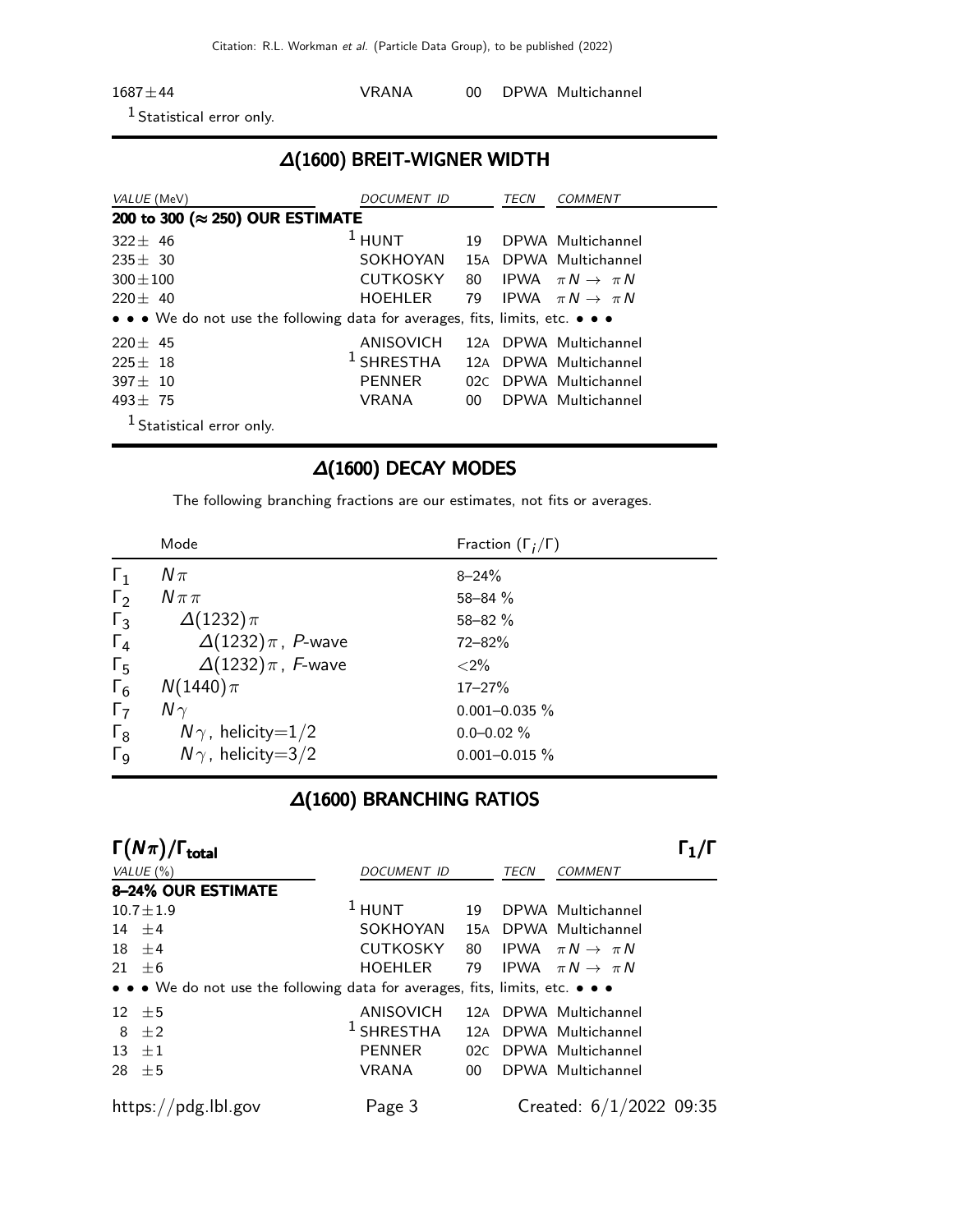1 Statistical error only.

| $\Gamma(\Delta(1232)\pi, P$ -wave)/ $\Gamma_{\rm total}$                                                              |                    |                 |             |                       | $\Gamma_4/\Gamma$ |
|-----------------------------------------------------------------------------------------------------------------------|--------------------|-----------------|-------------|-----------------------|-------------------|
| VALUE $(\%)$                                                                                                          | DOCUMENT ID        |                 | <b>TECN</b> | <b>COMMENT</b>        |                   |
| 72-82% OUR ESTIMATE                                                                                                   |                    |                 |             |                       |                   |
| $64 + 6$                                                                                                              | $1$ HUNT           | 19              |             | DPWA Multichannel     |                   |
| $77 + 5$                                                                                                              | SOKHOYAN           | 15A             |             | DPWA Multichannel     |                   |
| $\bullet \bullet \bullet$ We do not use the following data for averages, fits, limits, etc. $\bullet \bullet \bullet$ |                    |                 |             |                       |                   |
| $78 + 6$                                                                                                              | ANISOVICH          |                 |             | 12A DPWA Multichannel |                   |
| $70 + 3$                                                                                                              | $^1$ SHRESTHA      |                 |             | 12A DPWA Multichannel |                   |
| $59 + 10$                                                                                                             | <b>VRANA</b>       | $00\,$          |             | DPWA Multichannel     |                   |
| $1$ Statistical error only.                                                                                           |                    |                 |             |                       |                   |
| $\Gamma(\Delta(1232)\pi, F$ -wave)/ $\Gamma_{\text{total}}$                                                           |                    |                 |             |                       | $\Gamma_5/\Gamma$ |
| VALUE (%)                                                                                                             | DOCUMENT ID        |                 | TECN        | <b>COMMENT</b>        |                   |
| <2% OUR ESTIMATE                                                                                                      |                    |                 |             |                       |                   |
| $\langle 2$                                                                                                           | SOKHOYAN           |                 |             | 15A DPWA Multichannel |                   |
| $\Gamma(N(1440)\pi)/\Gamma_{\rm total}$                                                                               |                    |                 |             |                       | $\Gamma_6/\Gamma$ |
| VALUE $(\%)$                                                                                                          | <b>DOCUMENT ID</b> |                 | <b>TECN</b> | <b>COMMENT</b>        |                   |
| 17-27% OUR ESTIMATE                                                                                                   |                    |                 |             |                       |                   |
| $22 + 5$                                                                                                              | $1$ HUNT           | 19              |             | DPWA Multichannel     |                   |
| • • • We do not use the following data for averages, fits, limits, etc. • • •                                         |                    |                 |             |                       |                   |
| $22 + 3$                                                                                                              | $^1$ SHRESTHA      |                 |             | 12A DPWA Multichannel |                   |
| $13\pm4$                                                                                                              | <b>VRANA</b>       | 00 <sup>1</sup> |             | DPWA Multichannel     |                   |
| <sup>1</sup> Statistical error only.                                                                                  |                    |                 |             |                       |                   |

### ∆(1600) PHOTON DECAY AMPLITUDES AT THE POLE

# $\Delta(1600)$  →  $N_{\gamma}$ , helicity-1/2 amplitude  $A_{1/2}$

| $A/1600$ , $M_{\odot}$ belief $2/2$ executively $A$                           |                  |                                |  |             |                       |
|-------------------------------------------------------------------------------|------------------|--------------------------------|--|-------------|-----------------------|
| $-0.230$                                                                      | $-42$            | ROENCHEN 15A DPWA Multichannel |  |             |                       |
| • • • We do not use the following data for averages, fits, limits, etc. • • • |                  |                                |  |             |                       |
| $0.193 + 0.023$<br>$-0.024$                                                   | $151^{+9}_{-15}$ | ROENCHEN 14                    |  | <b>DPWA</b> |                       |
| $0.053 \pm 0.010$                                                             | $130 \pm 15$     | SOKHOYAN                       |  |             | 15A DPWA Multichannel |
| MODULUS (GeV <sup>-1/2</sup> )                                                | PHASE $(^\circ)$ | <i>DOCUMENT ID</i>             |  | TECN        | <b>COMMENT</b>        |

# $\Delta(1600)$  →  $N_{\gamma}$ , helicity-3/2 amplitude  $A_{3/2}$

| MODULUS (GeV $^{-1/2}$ )                                                      | PHASE $(^\circ)$ | DOCUMENT ID                    | TECN        | COMMENT               |
|-------------------------------------------------------------------------------|------------------|--------------------------------|-------------|-----------------------|
| $0.055 \pm 0.010$                                                             | $152 \pm 15$     | SOKHOYAN                       |             | 15A DPWA Multichannel |
| $-0.254 + 0.085$                                                              | $110^{+10}_{-6}$ | ROENCHEN 14                    | <b>DPWA</b> |                       |
| • • • We do not use the following data for averages, fits, limits, etc. • • • |                  |                                |             |                       |
| 0.332                                                                         | $-71$            | ROENCHEN 15A DPWA Multichannel |             |                       |